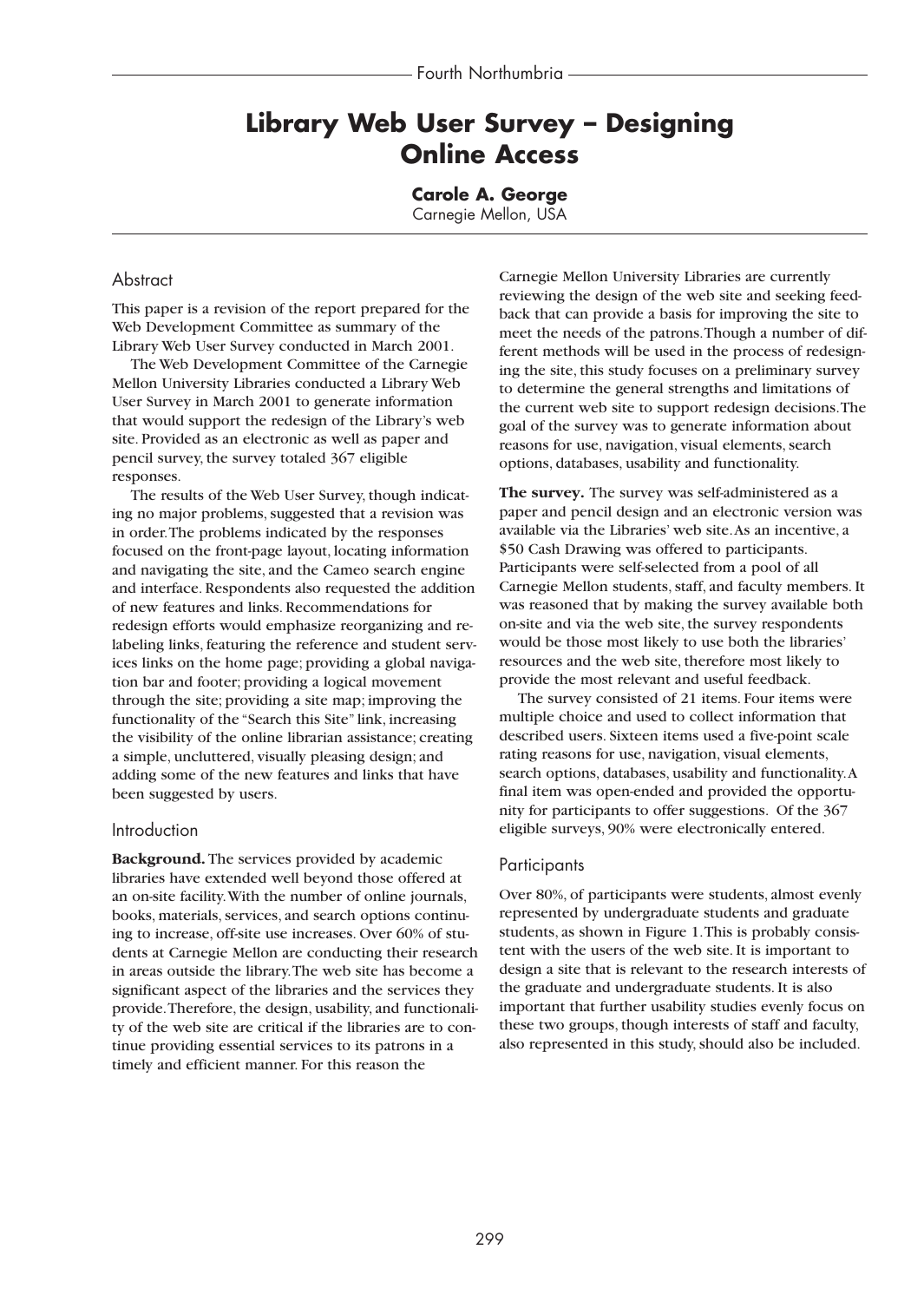



**Frequency of access.** Over 78% of the participants visited the site frequently, either daily or weekly as shown in Figure 2. Over half of the participants used the site on a weekly basis. Looking at the user groups, undergraduates visited the site slightly more than weekly, while faculty/staff were the least frequent visitors, slightly less than weekly.Though it will be necessary to provide easy access for infrequent users or newly incoming students, the site must also be applicable to continual use by providing a means of getting to the most used links quickly. Frequent users will have time to become familiar with favorite links. A site designed only for infrequent users can become boring and even annoying to more frequent users who might prefer some of the shortcuts to familiar sites.

#### **In the last six months how frequently have you visited the Library's web site?**





### Accessing the Site

**Browser.** Nearly all participants (99%) reported using Internet Explorer, Netscape or both to access the site. Slightly more reported using Internet Explorer (42%) than those using Netscape (33%).About 24% reported using both. Development language and conventions

should be consistent with both browsers to enable consistent visual and textual display for the majority of users.

How did you find the site? 60 52% 50 ¢Ω 30 24% 20 10% 7%  $1\Box$ t<br>8 5% ق<br>م  $\Box$ **University Home Search Engine Library Staff Other Library workstation Faculty Friend**

#### *Figure 3*

**Finding the site.** Over half responded that they found the site using the Carnegie Mellon University Home Page (Figure 3).This is interesting because the Libraries' web site is not a direct link on the Carnegie Mellon home page. Respondents had to use the search option or one of the other links to locate the Library site.This might be a good argument for adding a direct link on the University's home page for the Libraries. Not surprisingly, the second most frequently used method was a Library Workstation (24%).The University Libraries have an icon on the screens at each workstation.The other 25% reported finding out about the site from staff, faculty, word of mouth, handouts, orientation, workshops, and classes.

**Table 1:** Frequency of Use for Site Areas Rating Scale 1 to 5 with 5 as the highest rating.

| Use the web site for                               | Average |
|----------------------------------------------------|---------|
| Use the web site for reference                     | 4.26    |
| Use the web site for information about services    | 2.99    |
| Use the web site for libraries' hours, etc.        | 1.85    |
| Use the web site for information about staff, etc. | 1.78    |
| Total participants - 367                           |         |

### Frequency of use for the site areas

Four items rated which areas of the web site had the most use.The current Library Home Page has four main sections: 1. *Resources* includes links to the Library's online catalog and other reference links; 2. *Services* includes links to the Library's interlibrary loan, tutorials and other services; 3.*Information* includes links to "What's New", library hours, etc; and 4. *Organization* includes links about staff, the library organization, etc.Though all of this information might be important to include on the web site, the responses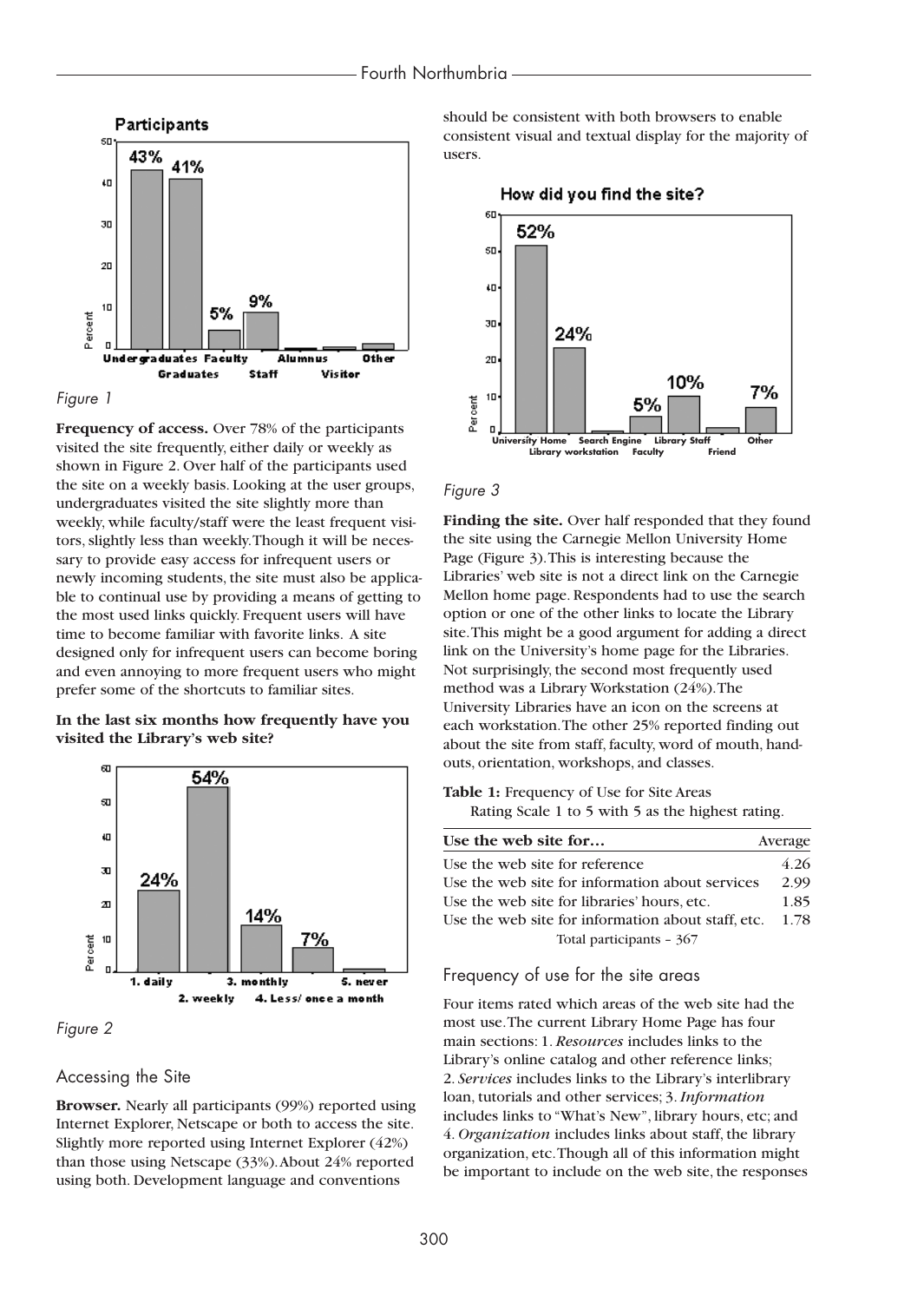from these items can help to determine the emphasis on links, sometimes established by positioning, color or font size.Table 1 shows the average of the responses for each of the main areas of the site.The reference area, with an average rating above 4 (5 point scale), is used most frequently.

**For accessing library catalogs, reference materials, full-text journals…**



### *Figure 4*

**Reference links.** Over 80% reported using the reference areas at above average rates, while nearly 60% reported using them very often (Figure 4). Referred to on the current web site as *Resources*, this section includes links to the Libraries' online catalog to library materials, the databases, and the full-text journals and newspapers. Undergraduate students accessed these areas slightly less than other user groups though they still indicated frequent use. Graduate students reported the most frequent use. Responses indicated that the reference links should have the greatest emphasis on the front page.

**For general information about services: reference, borrowing, reserves…**





**Services links.** Only 32% reported using the services section at above average rates, considerably less than the references (Figure 5). Over 60% reported visiting this section at average or above average rates.This section includes links to information about services such as reference, borrowing, reserves, tutorials, access to the Libraries' interlibrary loan and journal article delivery, and others.Again, graduate students accessed this section most frequently, slightly above average in frequency.These ratings indicate slightly less emphasis on the web site for the services links.

**For libraries' hours, job opportunities, copyright information, "What's New"…**



*Figure 6*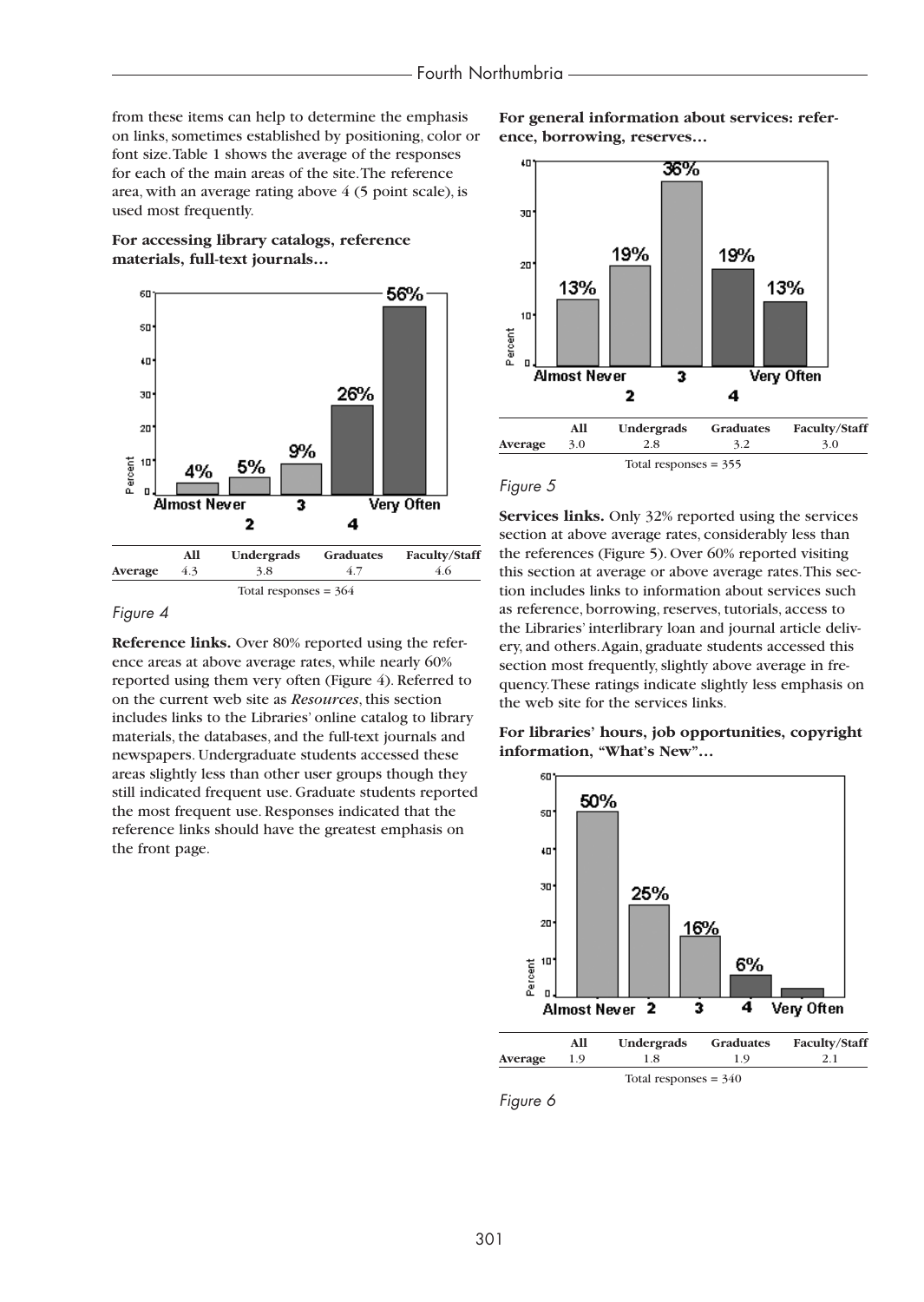### **Information and Organization links.**

Approximately half of the respondents reported that they used the two other areas, Information and Organization almost never (Figures 6 and 7).These sections include links to such information as the Libraries' hours, job opportunities, copyright information, archives, and the staff directory, and they're not directly related to library reference services.Though the links might be an important part of a web site, they're visited infrequently.The web designer might want to consider treating these links with less emphasis by using positioning or font size or include as secondary links on other pages in the site.

### **For information about staff, archives, the Carnegie Mellon Libraries…**

|                | All                 | Undergrads              | Graduates | <b>Faculty/Staff</b> |
|----------------|---------------------|-------------------------|-----------|----------------------|
| <b>Average</b> | 1.8                 | 1.6                     | 1.9       | 2.1                  |
|                |                     | Total responses $=$ 322 |           |                      |
| 60             | 54%                 |                         |           |                      |
| 50             |                     |                         |           |                      |
| ŧΩ             |                     |                         |           |                      |
| 30             |                     | 26%                     |           |                      |
| 20             |                     |                         |           |                      |
| 10<br>Percent  |                     | 10%                     | 6%        | 4%                   |
| п              | <b>Almost Never</b> | -2<br>3                 | 4         | Very Often           |

*Figure 7*

### Value of the information

While the four items previously discussed determined which areas had the most frequent use, the next two items rated the quality of the information available on the site and how well the site supports the research of respondents. Responses on both items indicated an above average level of usefulness.

**The information offered on the web site is…**



#### *Figure 8*

**Usefulness of information**. Over 80% responded that the information is above average in usefulness and above average in its ability to support research (Figures 8 and 9).These ratings are strong support for the value of the information, however, the group of occasional users responded with a slightly lower rating than other user groups on both items.They might be unaware of all of the information that is available on the site. Frequent users might have had more opportunity to explore the site and find information more appropriate to their needs and useful for their research. Further user testing would be necessary and interesting to determine how much or what information is being described and what information sources are actually being utilized.

#### **How useful is the web site for your research?**



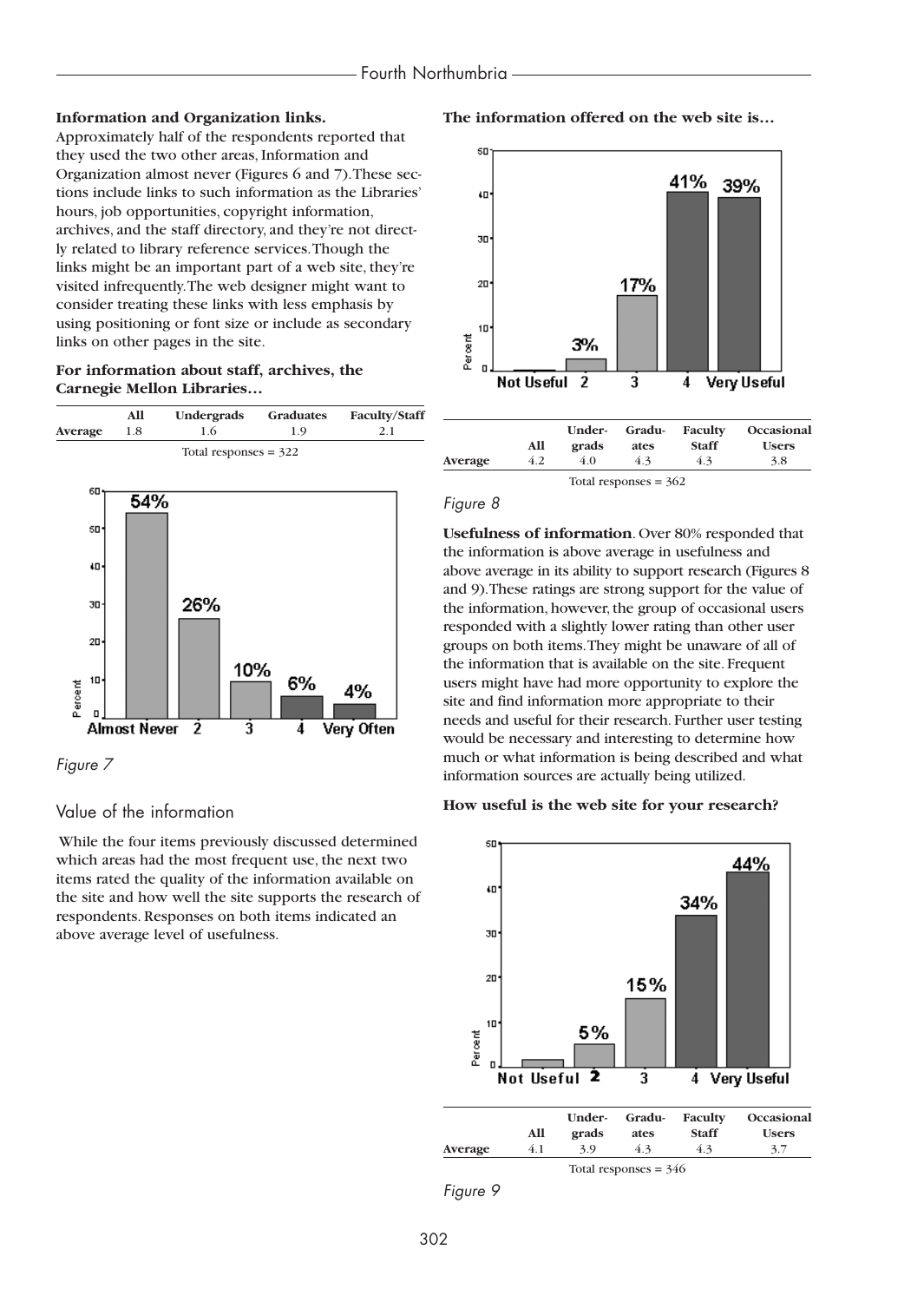**Links.** Links to outside information were also rated by more than half of the respondents (54%) as above average (Figure 10).Though very few respondents rated this item as below average (11%), about 35% rated it average.The ratings fluctuated slightly among user groups, with the lowest rating from occasional users. The results might indicate consideration in evaluating the current links that are provided and looking into providing additional links for outside information. Only about 15% responded that it was "not applicable" suggesting that the links are being used, though the lower rating from occasional users might indicate that they haven't yet had the opportunity to explore available links.Again, further testing would help determine which links are most valuable.



### Links to outside information are

*Figure 10*

### Presentation – textual and display

The manner in which the information is presented can affect the site's usability.The next two items were designed to rate the presentation of the information. Participants were asked to rate the vocabulary and also the visual display.

**Vocabulary.** Approximately 80% of the respondents rated the vocabulary as above average in clarity (Figure 11); over 40% rated the vocabulary as "very clear".The results were fairly consistent among the user groups including the occasional users. No apparent problems are indicated for the respondents in the survey, however these results should be interpreted cautiously. Vocabulary should not be confused with labeling or category headings. Some users indicated some confusion about the labeling, for example they said:

"Provide short descriptions as to what links do when it's not immediately obvious from the title"

"Some of the terms used are too close in meaning to others. It's hard to keep them straight."

To further rate the vocabulary and labeling, individual interviews or user tests with participants who are less familiar with the current web site can help to identify specific problems areas.

### **The vocabulary on the web site is**



### *Figure 11*

**Visual Appeal**. Only 40% of the respondents rated the visual appeal of the site as above average while approximately 60% rated it at the average or below average level (Figure 12).The results were fairly consistent among user groups with the average rating fluctuating around the midpoint (average appeal).Though no serious problems are indicated, only 21% rated it as below average in visual appeal, the ratings indicate that the front page might benefit from revision that focuses on a simple, clear, uncluttered design. Strong consideration should be given to reducing the number of links. For example, many respondents commented that it was too cluttered and poorly organized saying,"[I] don't think a more interactive, fancier web page is more helpful than a simple but reliable one."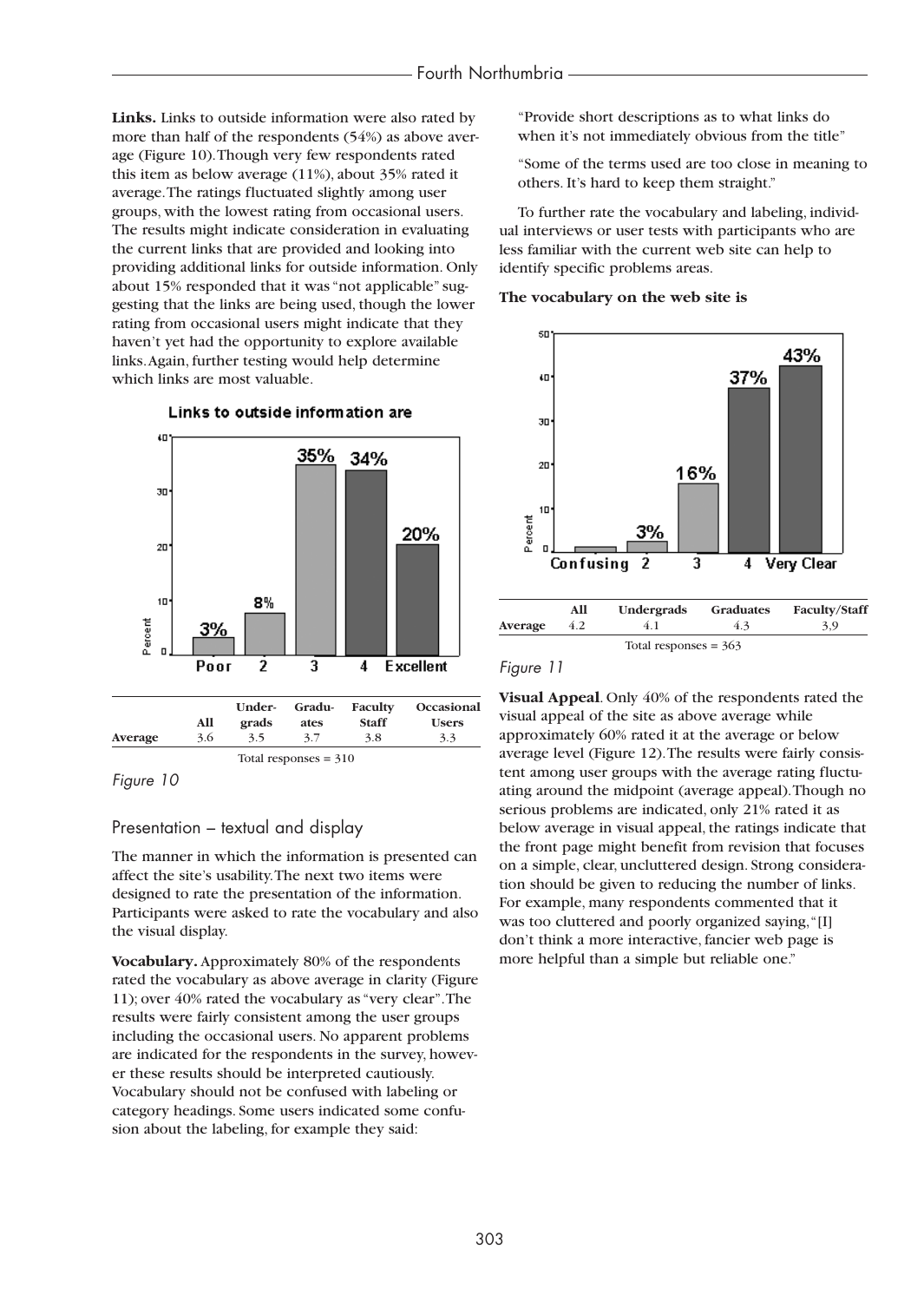



### Finding information on the site

**Finding information**. The majority (64%) rated finding information on the site as above average, though only 17% rated it as "very easy" (Figure 13).Though less than 12% felt that it was either "very difficult" or "below average", most of the respondents were frequent users of the site.The responses by the occasional users are slightly lower than for other user groups. Users who are less familiar with the site and first time users might have more difficulty. Many comments indicated that users are having trouble finding information:

"there is just too much information and one becomes really frustrated to think where to start from"

"Frequently I find myself looking for something in a wrong place…"

### **Finding information that I need on the web site is**





### *Figure 13*

**Navigating**.Though the majority (55%) rated navigating through the site as above average, nearly half rated this item as average or below average (Figure 14). Respondents seem to be having a little more trouble "determining where I have been and where I can go". The rating for occasional users was slightly lower. Ratings and comments suggest that revision efforts focus on improving the navigation:

"Links do not interact well within the site, therefore making it difficult to navigate and find information."

"I'm also not always able to go back to the pages where I began an initial search, I get stuck in a loop…"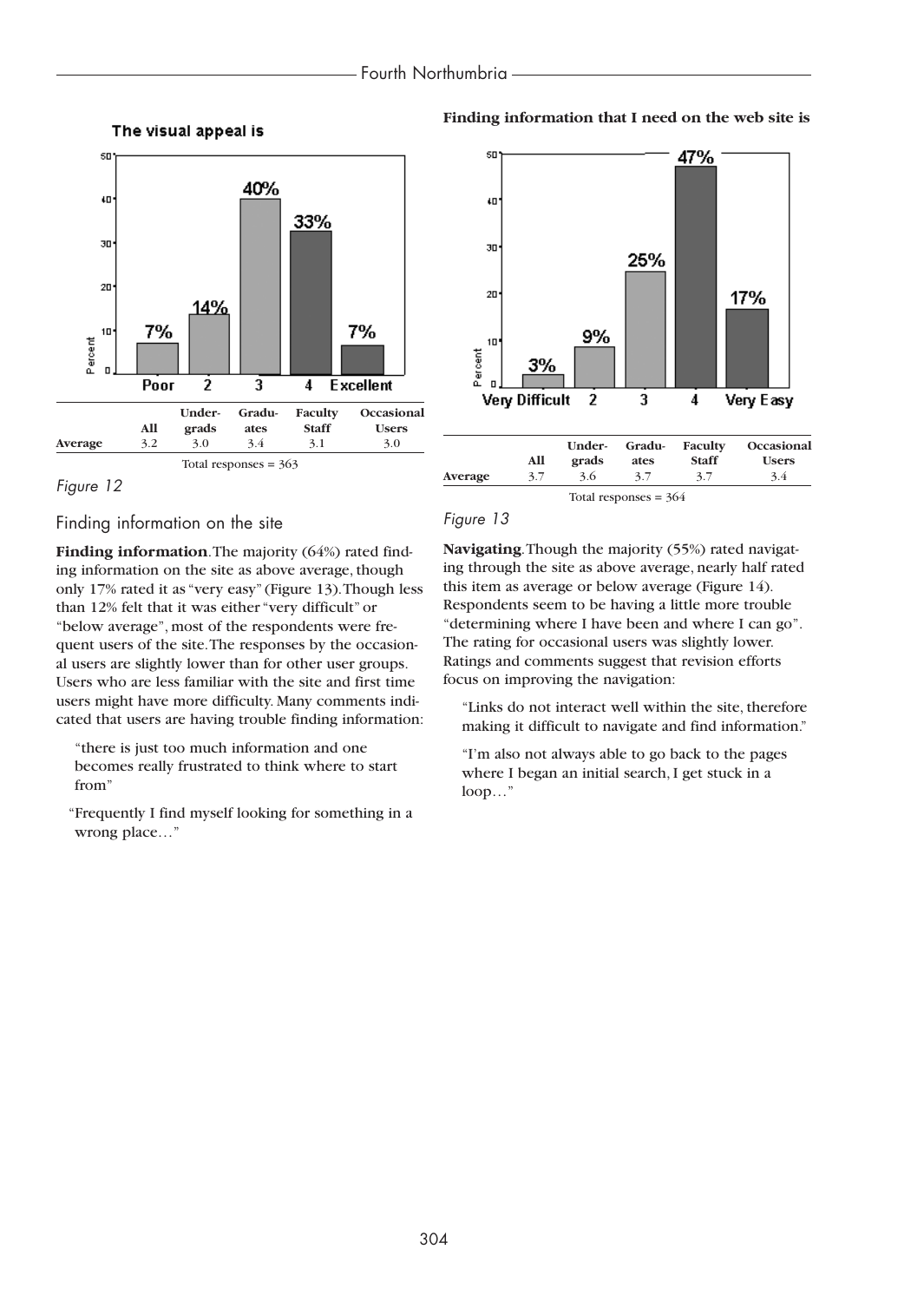



*Figure 15*

### *Figure 14*

**Search.** Only 38% of respondents rated "Search This Site" as above average in usefulness (Figure 15).The average for user responses hovered around the midpoint.This was consistent across all user groups.An almost equal proportion rated this item as below average.These ratings indicate that if the "Search this Site" option is to be useful, it will have to be revised.Also important is that approximately 30% rated this item as "not applicable".This could indicate either that respondents chose not to use this "search" option or were not aware the option was available.Again further testing could provide some insight, but consideration must be given to making it more visible and more useful. One option is to provide a site map to improve the user's ability to find information.These sentiments were echoed by some of the respondent's comments,"…it would be helpful if there was a small site map explaining where to go for what."

### "Ask a Librarian"

The Library web site provides an option called "Ask a Librarian".This option provides an opportunity for patrons to receive help from a Carnegie Mellon librarian using the "real-time" chat service or by sending an email to a librarian. One item rated how well users could find the option and the second item rated the usefulness of the service.

**Finding assistance**.Approximately 48% rated "Finding librarian assistance" as above average in level simplicity (Figure 16). Respondents seem to be having more trouble finding this option than in using the service.The average of all responses was closer to the mid range. This rating fluctuated among user groups with faculty/staff and graduates' responses slightly above the group of occasional users.Apparently it is more difficult for inexperienced users to find. Many users failed to rate this item.These ratings strongly suggest that users might not be aware of this service and the "Ask a Librarian" option might be more useful if it were more visible on the web site and easier to find.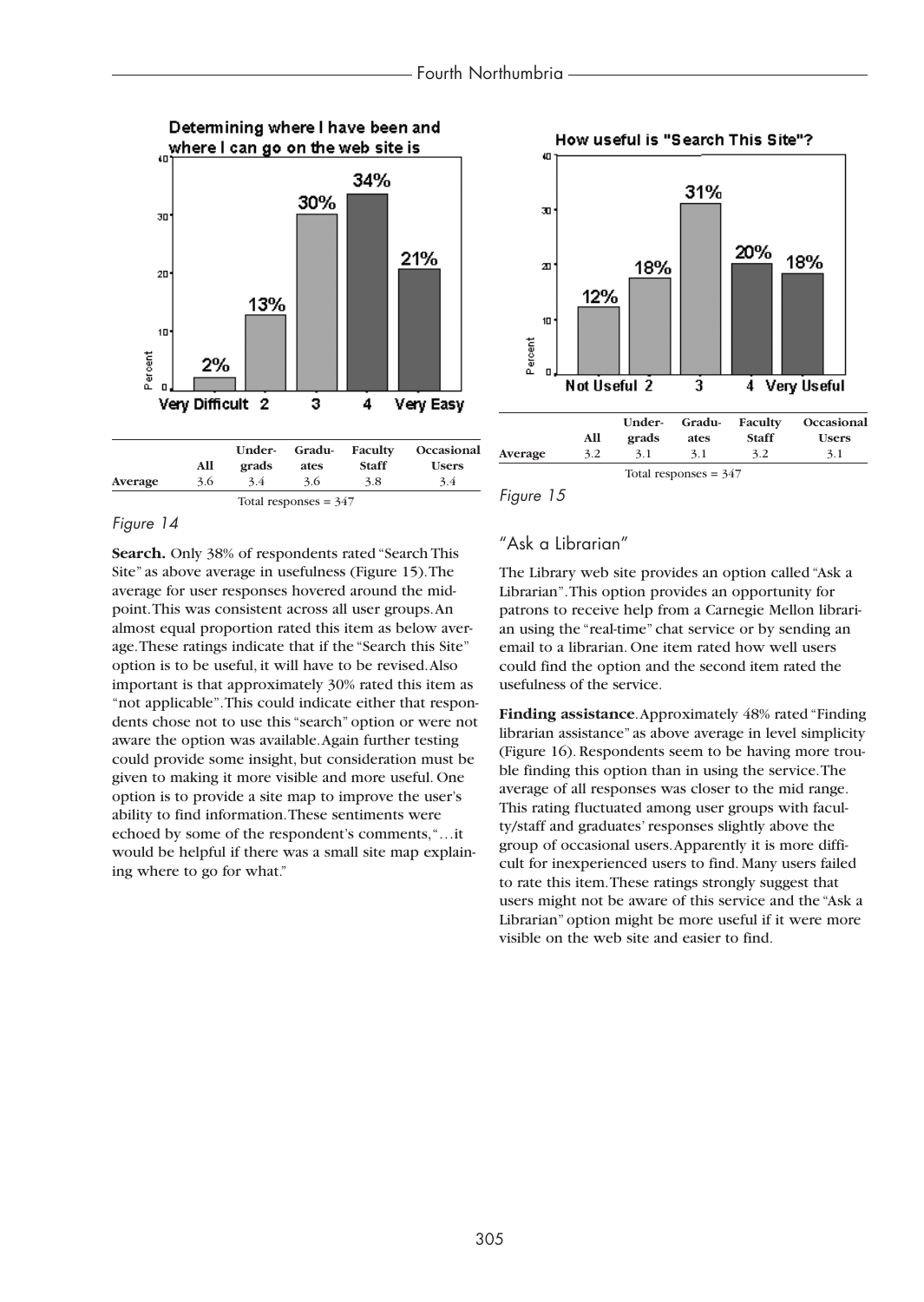

### *Figure 16*

**"Ask a Librarian"**.Approximately 61% rated the "Ask a Librarian" option as above average in usefulness (Figure 17). Most users reported that this option is useful or very useful, occasional users rated the item somewhat lower. More significantly, over half of participants failed to rate this service.This can indicate that they're not aware that it is available or that they don't know exactly what services are provided.







### Customizing the site

Approximately half of respondents expressed an above average interest in the option to customize or personalize the site (Figures 18 and 19).Two items asked participants to rate their interest in some form of customization of the site.The first item asked about providing an option for users to customize a web page with preferred links, while the second focused on providing a site that is designed for specific user groups.Though respondents seemed to be indicating some interest in customization, these results, should be interpreted with caution because the descriptions are general. Specific designs for personalization would be determined useful and desirable only after additional testing of specific design options.



|         | All | Under-<br>grads | Gradu-<br>ates          | Faculty<br><b>Staff</b> | Occasional<br><b>Users</b> |
|---------|-----|-----------------|-------------------------|-------------------------|----------------------------|
| Average | 3.5 | 3.2             | 3.6                     | 3.7                     | 3.3                        |
|         |     |                 | Total responses = $324$ |                         |                            |

*Figure 18*





|         | All | Under-<br>grads | Gradu-<br>ates          | Faculty<br><b>Staff</b> | Occasional<br><b>Users</b> |
|---------|-----|-----------------|-------------------------|-------------------------|----------------------------|
| Average | 3.3 | 3.4             | 3.3                     | 3.4                     | 3.3                        |
|         |     |                 | Total responses $=$ 337 |                         |                            |

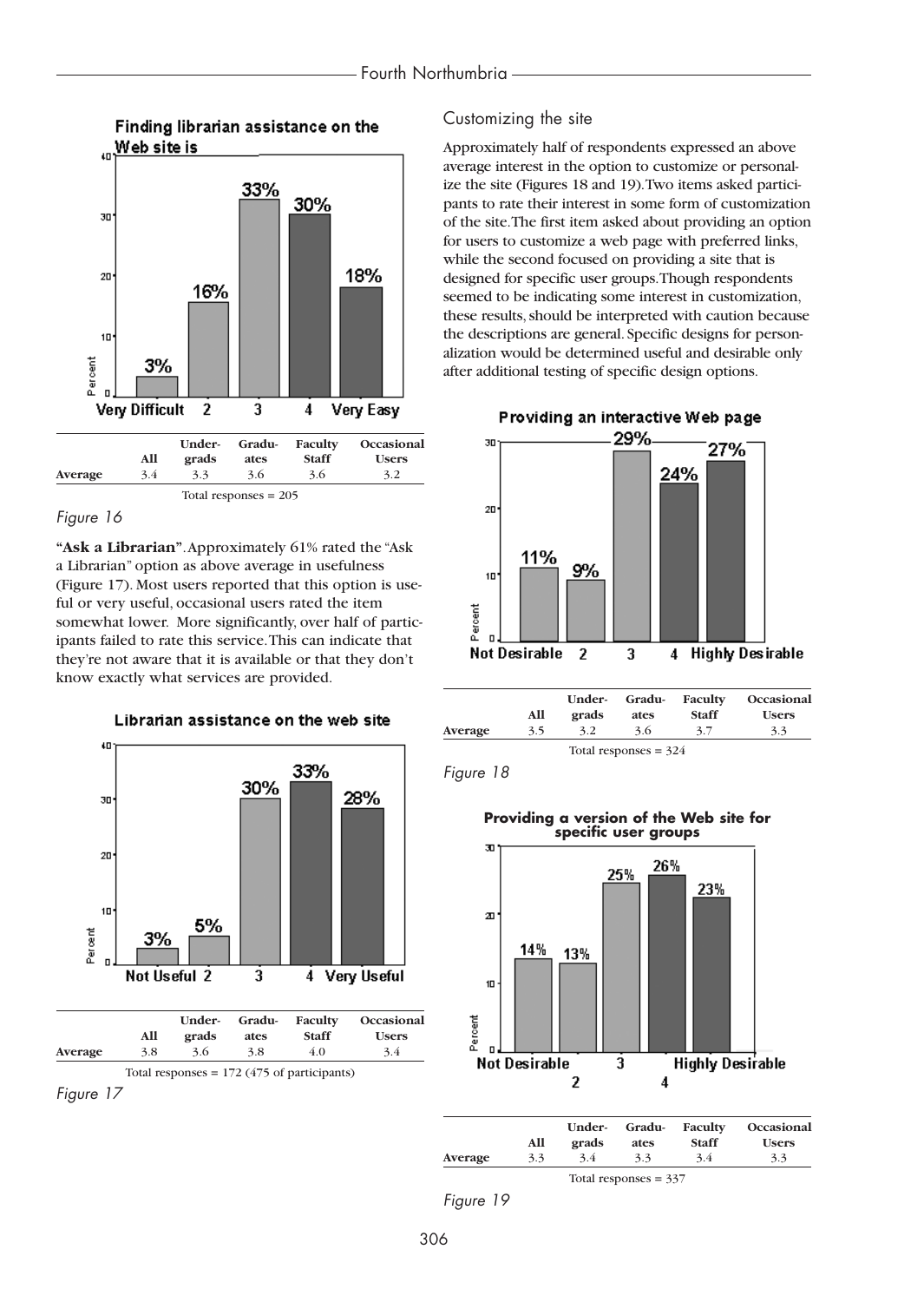### Suggestions

The final open-ended item provided an opportunity for participants to offer suggestions and comments.These are categorized based on key areas that are summarized in Table 2.All of the feedback generated through the suggestions, of course, should be considered in the context of the whole system. Some are the opinions of a few and might not represent the views of the majority. Some, however, are repeated often and would be important considerations for a redesign effort.These key areas are summarized below.

### **Table 2:** Suggestions – Library Web User Survey Total respondents – 130 or 35% of participants Total response areas – 180

| Area                | Number | Percent | Comments             |
|---------------------|--------|---------|----------------------|
| Cameo               | 32     | 18%     | Cameo -              |
|                     |        |         | Library's            |
|                     |        |         | online               |
|                     |        |         | catalog              |
| Front page          | 26     | 14%     | Links, labels,       |
|                     |        |         | layout,              |
|                     |        |         | organization         |
| Finding information | 25     | 14%     | Finding infor        |
|                     |        |         | mation, navi         |
|                     |        |         | gating               |
| Satisfied           | 18     | 10%     | What they like       |
|                     |        |         | about the site       |
| New features        | 18     | 10%     | New options,         |
|                     |        |         | features and         |
|                     |        |         | links                |
| Journals, databases | 14     | 8%      | Searching, list      |
|                     |        |         | ing, and             |
|                     |        |         | descriptions         |
| Collections         | 12     | 7%      | New materials        |
|                     |        |         | and online col       |
|                     |        |         | lections             |
| Miscellaneous       | 12     | 7%      | A assortment         |
|                     |        |         | of suggestions       |
| <b>ILLiad</b>       | 9      | 5%      | Library's inter      |
|                     |        |         | library loan         |
|                     |        |         | service              |
| Links               | 5      | 3%      | New links            |
| Aesthetics          | 5      | 3%      | More visually        |
|                     |        |         | pleasing             |
| <b>Technical</b>    | 4      | 2%      | <b>Technical</b> sug |
|                     |        |         | gestions             |
| Total               | 180    | 101%*   |                      |

\*Will not sum to 100% due to rounding error.

#### **Front Page and Finding/Navigating**

As mentioned previously in this report, a few areas received a great deal of attention from respondents. About 28% of comments were about the design of the front page, finding information, and navigating.All relate to similar problems. Respondents expressed difficulty moving from the front page to a location in the web site that has the information that they want and

also moving within the site. Many of the comments referred to the multitude of links and the difficulty in understanding their meaning.And others commented on the difficulty of moving through the web site from one page to another and still being aware of where they are and how to get back.

#### **Cameo, the online catalog**

The online catalog to the Library's holdings, Cameo, received a great deal of attention from the pool of suggestions. Respondents expressed frustration with several aspects of the catalog including the search engine, the interface and results list, and requested new features. Most of the attention (22 responses) was focused on the Cameo search engine with criticisms about the lack of appropriate results, inability to do Boolean searches, and poor operation of the search engine, even though some of these options are currently available. For example, comments included:

"I often finding myself struggling to find even books I know the authors and titles for!"

"Searching for books should be made less confusing. I should be able to use Boolean searches."

They commented that the terminology was difficult to understand and requested options to change the number and display of results.

#### **Satisfied with the site**

About 10% of the comments expressed satisfaction with the site as it is.These are users who know how to navigate the system and find what they want.

"I am impressed with the plethora of electronic resources available on the website…"

"I also find the 'ask a librarian' feature intriguing…"

Of course everyone has their favorites.

"I love the Hunt! The Third Floor Librarians are superstars (Gloria and Geraldine)."

#### **New features**

Approximately 10% had suggestions for new features, options, or links to include in the web site. Some suggested including options to customize their space, adding a place for suggestions on the web site, adding abstracts of books, adding a materials request page. They also wanted some additional links such as to other top colleges, for feedback/suggestions, and a link from Carnegie Mellon home page to the web site.

"…create a material request page for books/cds/whatever…"

"Group sites for business school students (company research)."

#### **Online database, full-text materials**

Many requested more online databases and easier access to those available. Some requested the ability to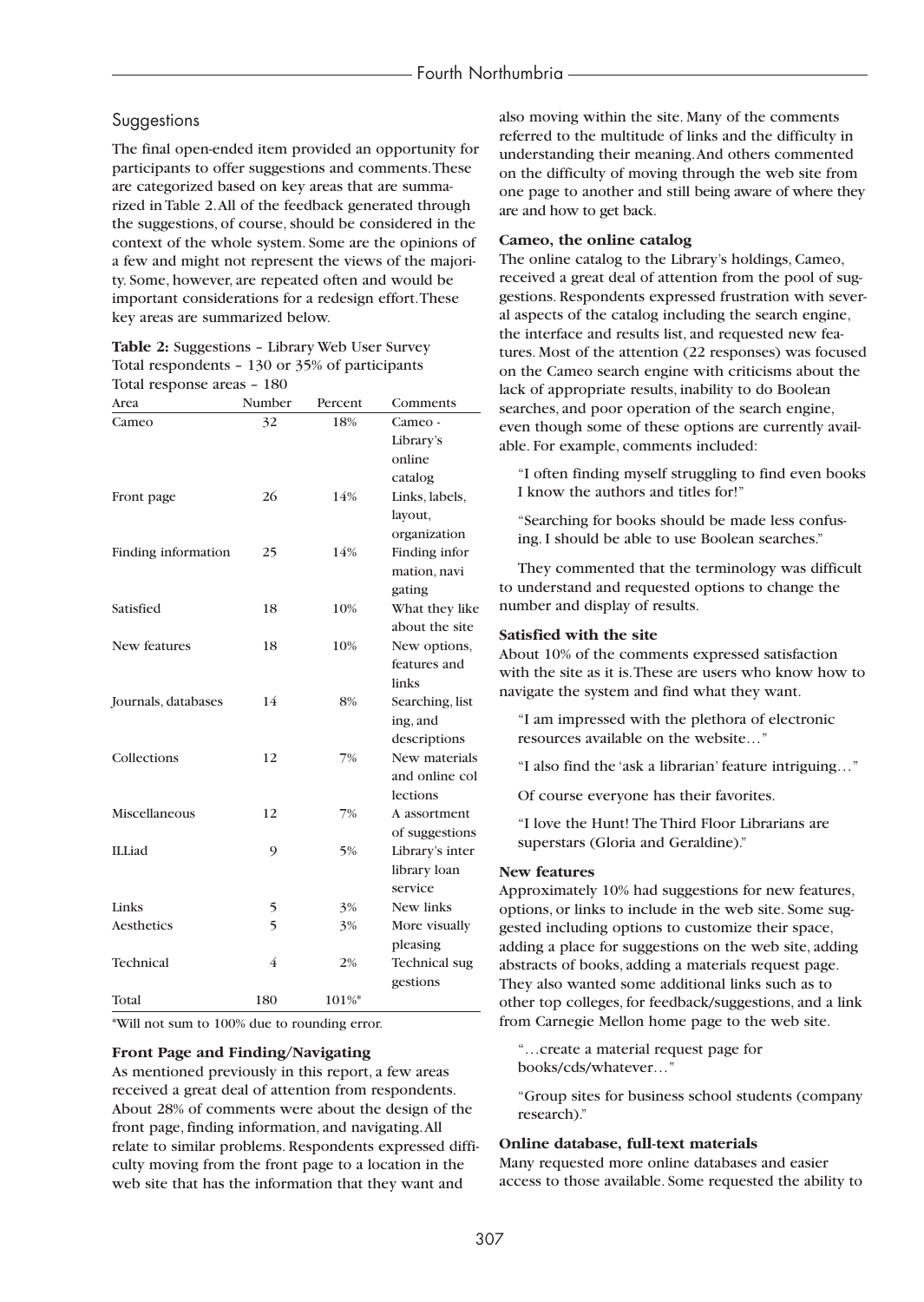search over several online catalogs.They also requested better access to a list of those available and better definitions or descriptions of databases.

"More full-text articles online…"

"I would like the library to subscribe to better biography index-type databases."

"Simple, short description of each of the databases for searching articles."

### **Other feedback**

In addition to making some suggestions for improving Illiad, respondents requested better feedback regarding requests, a more user-friendly system, and faster responses. Some comments referred to technical difficulties, problems with web availability, use of databases at home, and browser defaults. Some suggested making it more aesthetically pleasing by using more color and graphics.Additional miscellaneous feedback included some of the following comments.

"More training to students, ideally without using class time."

"Continue to work with HCI, MAPW, and/or Design classes to evaluate and improve site."

"Improve the login processing for book renew

### **Recommendations**

Many of the following recommendations relate to several different categories; for example,"consistency in design and labeling" listed under front page is also an aid to navigation.These will be listed in only one category, however. Many of the suggestions listed below are consistent with the principles of Jakob Nielsen.

### **Recommendation: Prototype**

Design a prototype and focus on an iterative process of development with user testing that evenly consists of undergraduates and graduates with minor representation from faculty/staff. Include inexperienced users.

Recommendations: Front page – visual appeal

- Focus on a redesign that is simple, uncluttered and contributes to a clearly functioning site.
- Focus on student interests with links in reference areas and student services emphasized.
- Treat the "Information" and "Organizations" areas with less emphasis (smaller font, less prominent on the page) or eliminate links from the front page.
- Use colors effectively and consistently in the navigation bar and footer throughout the site as well as with the links and labels. Use colors, fonts and positioning to draw attention to areas or information on the page.

Use a consistency in design, labels, and buttons throughout the site to provide a cohesive site that is both visually pleasing and easier to navigate.

### Recommendations: Finding information

- Reorganize and re-categorize the links on the home page.To create a simpler design, links can be limited to major categories of frequently used areas related to reference and services and create secondary links as subdivisions for other links (information and organization) or included but with less emphasis (smaller font, less prominent part of the page).
- Reevaluate the labels to make them clearer using vocabulary consistent with user's own. Group by content.
- Continue user testing regarding the organization of the links and the labeling.
- Provide a global navigation bar and footer for a more cohesive look and feel to the site and to ensure that users can always get "home" and avoid "getting caught in a loop".
- Provide a site map displaying an overview of what information is available.
- Improve the functionality of the "Search This Site" option.
- Make the Librarian Assistance,"Ask a Librarian" link available at all areas of the site preferably on the navigation bar and more prominently displayed.

Recommendations: Cameo search and interfaces

- The Library might have little, if any, ability to change the catalog's search engine. However, other methods might prove helpful. Librarians currently recommend search terms words, and offer advice on how to find information in workshops and online.To make this service better known and available, it might be helpful if the "Ask a Librarian" feature were easily accessible on the Cameo interface with new labeling e.g."Need Help With a Search".
- Examples of Boolean searches might be included on the Search interface
- The "help" section might also include definitions of terminology used in the bibliographic descriptions and some clues as to how to find the materials that are desired.
- Continue to focus on using the search options in workshops.